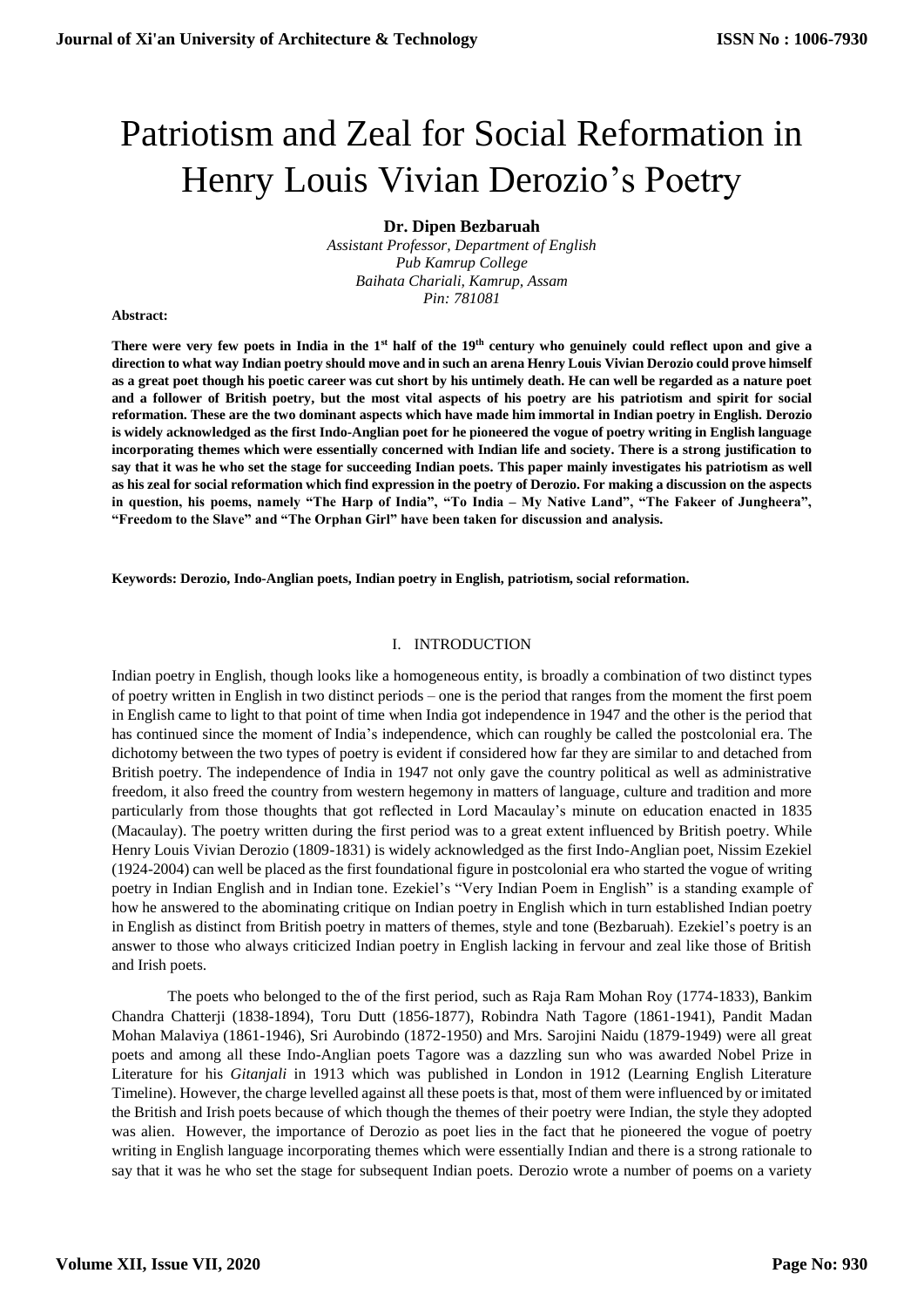of themes which were directly or indirectly influenced or inspired by the romantic movement in England. However, there are a few poems which avowedly express his love for the native land and patriotic zeal as well as the sprit for social reformation. This paper will briefly focus on how the patriotic voices as well as the spirit for social reformation find expression in the poems of Derozio.

#### II. PATRIOTIC ZEAL IN DEROZIO'S POETRY

Derozio (18 April, 1809 - 26 December, 1931) was born in Calcutta of a father who was Portuguese and a mother who was English. He spent the short span of his life in this city of India. The Euro-Asian origin has a lot of bearings in making him as a poet. There were many families in that time who had mixed racial identity and it deprived their offspring in getting recognition from either of the races. In other words, they suffered from the loss of home land and from a feeling of alienation as well as abandonment. However, the British colonization in India gave them opportunity to identify with India as their native land. Hence, what is found in Derozio's poetry is a kind of poetic style that is pertinent to poets, such as Thomas Moore and Byron. The style of Derozio's poetry, however, may have its root in British poetry, but thematically his poetry is concerned with Indian life and culture. Derozio's poetry is marked by his love for India, the land which gave him an identity. According to K.R. Ramachandran Nair, he was the 'first spark that kindled the flame of awakening which soon transformed itself into an inferno cleansing and rejuvenating the masses who sinned in submitting to decadence, having forgotten the awareness and dignity of the self' (Nair 24).

In "The Harp of India" the poet presents a dichotomy between the past and the present of India. In the very beginning of the poem he refers to an unstrung and unattended harp hanging on 'yon withered bough' (1) which once produced sweet music and through the abandoned harp the poet lets the Indians realize how the past glory of India has become faded, unacknowledged and unsung in the present like that of the forgotten music of the harp and how they have refused to realize what they have lost. Because of the sheer neglect and failure to discover the glorious past of the country, it has become a 'ruined monument on desert plain' (7). The poet likens the singing, admiring and acknowledging of the past glory of India with the music of the harp. The poet feels that many worthy people existed in the past who were worthier than the poet and who could play the 'harmonious chords' (9) and there were many admirers as well. The poet expresses that many such 'harmonious chords' played by those immortal hands lying still in the grave brought glory and pride to the land. He feels that though those hands are no more, their divine notes are still alive and they can be wakened once again through these notes. The last line of the poem 'Harp of my country, let me strike the strain' expresses his keen desire to be the one who is instrumental in making a discourse on the lost glory of India and make a humble effort to create and recreate songs of India through his verses.

Similar to "The Harp of India" is his "To India – My Native Land", which is also a sonnet and is reflective of how his country despite having glorious past in which the land was 'worshipped as a deity' (line 3) has become a 'fallen country' (line 14). According to the poet, there was a time when the magnificence of India was encircled by a 'a beauteous halo' (line 2). The poet finds that the glory which India possessed in the past and the reverence people had for the country have been diminished. So, he questions, 'Where is thy glory, where the reverence now?' (line 4). The poet further says that the 'eagle pinion' (line 5) of the country has been chained down and she has been allowed to grovel from the lowly dust. It is such a condition in which even the minstrels have also been incapacitated to weave wreath for the country, except singing the 'sad story of thy misery' (line 8). The poet's referring to 'eagle' bears a lot of significance in Indian context in the sense that while it is a symbol of fear, respect and awe, it is also associated with Hindu mythology where Garuda, which is a mix of an eagle and human features, is considered to be the vehicle of Lord Vishnu. The poet believes that still there exists some fragments of the past glory and reverence for the country rolled from one age to the other which according to him is 'wrecks sublime' (line 11) and which lie hidden from human eye. He wants to dive into past to collect all unseen as well as unacknowledged sublime fragments from the wreckage and he believes that it will recompense his labour and will be a kind wish for his country.

> 'Well—let me dive into the depths of time And bring from out the ages, that have rolled A few small fragments of these wrecks sublime Which human eye may never more behold And let the guerdon of my labour be, My fallen country! One kind wish for thee!' (lines 9-14)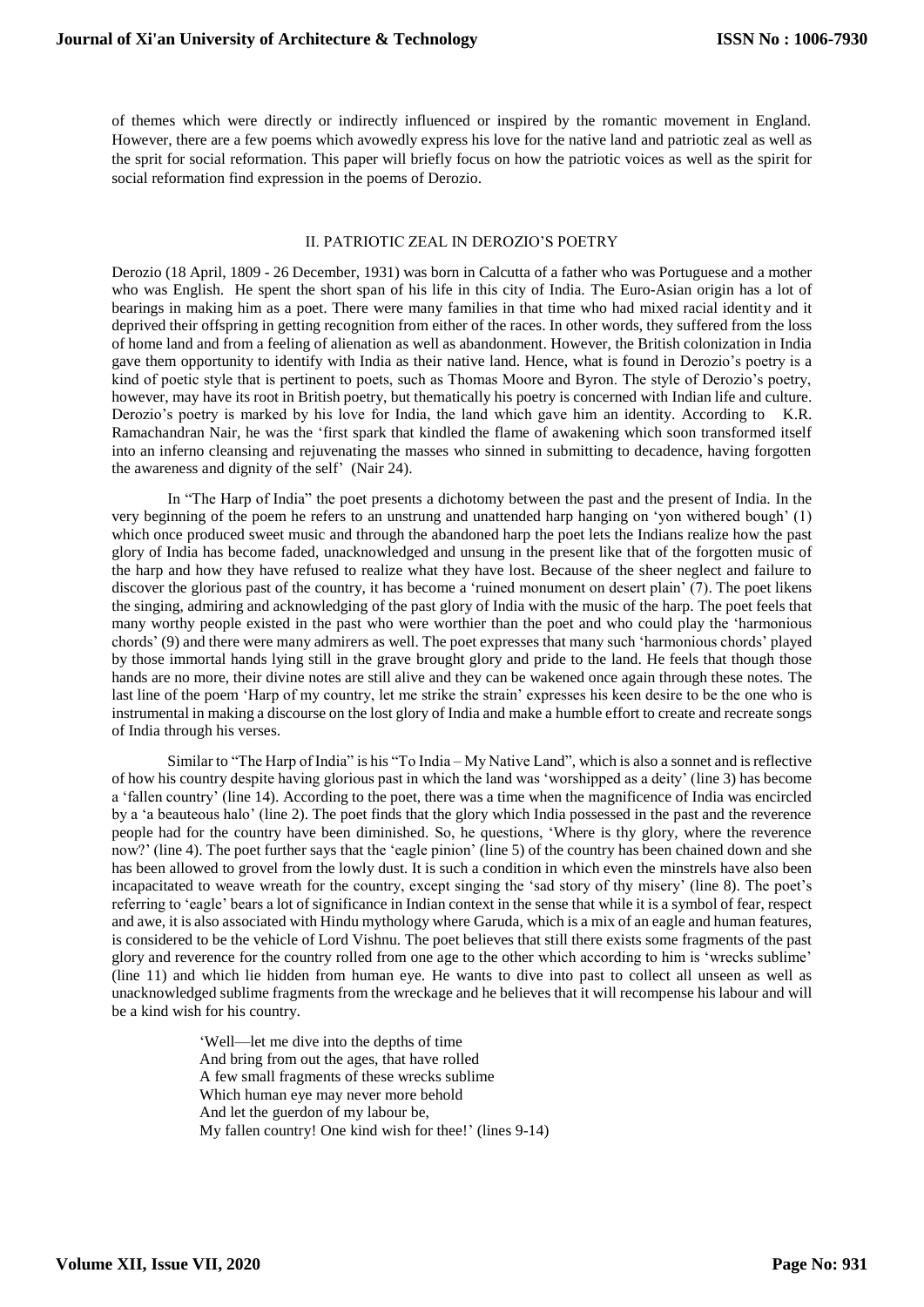Both the two poems "The Harp of India" and "To India – My Native Land" are expressive of the poet's patriotic spirit in the sense that since India is his native land, he must be devoted to and avowedly work for the prosperity and upliftment of the land. This is where Derozio has proved himself to be patriotic. Though both these two poems are sonnets, within the ambit of a sonnet he has successfully dealt with the past and the present of India to give a proper direction for the future. In "The Harp of India" when he talks of the music which 'once was sweet' (line 3), metaphorically he refers to Indian culture and heritage which once were very rich. India bears the fruits of thousands of years old culture and tradition. The two great epics - *the Mahabharata* and *the Ramayana* – and *the Vedas*, *the Upanishadas* etc. reflect the glorious past that India enjoys. Apart from that a number of renowned literary personalities, like Sudraka and Kalidasa contributed to the everlasting glory of ancient India. Derozio perceives that somehow the past glory of India is in the face of decadence like 'ruined monument on desert plain' (line 7). So, while lamenting for the absence of those divine hands, he expresses his desire to 'strike the strain' (line 14). Likewise, in "To India – My Native Land" he emphasises on how India possesses unique history of being a deity encircled by a 'a beauteous halo'. However, he perceives that the glory and fame of India has diminished with the passage of time. As a lover of the land he cannot refrain from reminding people of what the country has already lost in the course of time and how to find ways for reviving the lost glory.

## III. SPIRIT FOR SOCIAL REFORMATION IN DEROZIO'S POETRY

As has already been referred to, Derozio belonged to the first half of the  $19<sup>th</sup>$  century India, the period in which the British had already consolidated their footholds. It was also a period in which social reformation became an important aspect in the 19<sup>th</sup> century Indian Intellectual movement pioneered by Raja Ram Mohan Roy and which was followed by Derozio along with a number of intellectuals including Debendra Nath Tagore, Vidyasagar, Keshab Chandra Sen and many more. While his stay in Hindu College, Calcutta, Derozio, who was appointed as a teacher of English literature and History, he became vocal about orthodox social and religious systems in Hinduism. He was followed by a group of radical free thinkers of Bengal. Known as Young Bengal Movement, it was a radical movement for the reformation of Hindu society. Hence, he wanted to bring in some changes in the society by being vocal about the odds in the society, be it religious or societal. His seminal work "The Fakeer of Jungheera" is a standing example of his desire to see a rational India where women are not subdued or subjugated in the name of customs and traditions. The poem is a protest against *sati pratha*, the custom which compelled a woman to sacrifice her life in the funeral pyre of her deceased husband. The incorporation of theme like *sati pratha* in his poem makes Derozio the 'greatest of teachers, pathfinder of rationalism, and forceful warrior against the practice of widow-burning' (Chaudhuri xxi). It should be noted that India has a glorious past concerning the rights and respect to women, be it in the myths or in history. During the Vedic period women were considered to be equal to their male counterparts. A number of power-wielding women including Raziya Sultana, Mira Bai, Rani Laksmi Bai etc. are standing examples of how women in the medieval India also enjoyed space as equal as that of a male. However, Derozio perceived that *sati pratha* was such a custom which made the women vulnerable. So, through his "The Fakeer of Jungheera" he wanted to portray the irrationality involved with the custom.

His "Freedom to the Slave" expresses the imaginary feelings of a just freed slave giving a clue to pip into slavery as one of the darkest chapters in human history. In this poem he 'cherished freedom and had a fervour for liberty and equality' (Verghese). His reference of the line 'as the slave departs, the Man returns' from Thomas Campbell's poem "The Pleasure of Hope" metaphorically sets the context of Derozio's poem signifying how slavery opposes freedom and how slaves are denied of human considerations. The poem starts with giving the feelings of a slave when he heard the first news of his being freed. The poet imagines that after hearing the news of the freedom his heart immediately started beating proudly and the noblest feelings of his soul started to glow at once, because this transformation would also free him from kneeling before his master. With the feelings of a man he looked above, perhaps, to thank heaven or to express his gratitude at the nearness of heaven as the 'breath of heaven' (line 9) started to blow freshly around him. His smile after looking at the wild birds is suggestive of how freedom makes one as happy as the wild birds which can fly anywhere or do anything at will. When he looks at the running stream and thinks of winds, birds and floods the very feeling of his freedom makes him cry in exultation with the words 'I'm free as they!' (line 16). The poet feels that slavery is the creation of the tyrants and is all praise for the generous people who have broken the chain of slavery to allow the 'degraded man' (line 27) to feel what freedom is.

"The Orphan Girl" is another poem authored by Derozio. The poem is about a young girl who happens to lose her parents. While drawing sympathy for the orphan girl, the poet makes the readers think of the society which often gives a deaf year to the problems faced by the distressed. The concern of the poet is that, the girl is too immature to understand the harshness and cruelty that prevail in the world. The poet is in all sympathy for the girl not only for her being an orphan, but also for her lack of friends and relatives who can afford to give her food and shelter. In such a condition she will have to be the subject of harsh treatment for the society. The poet's main